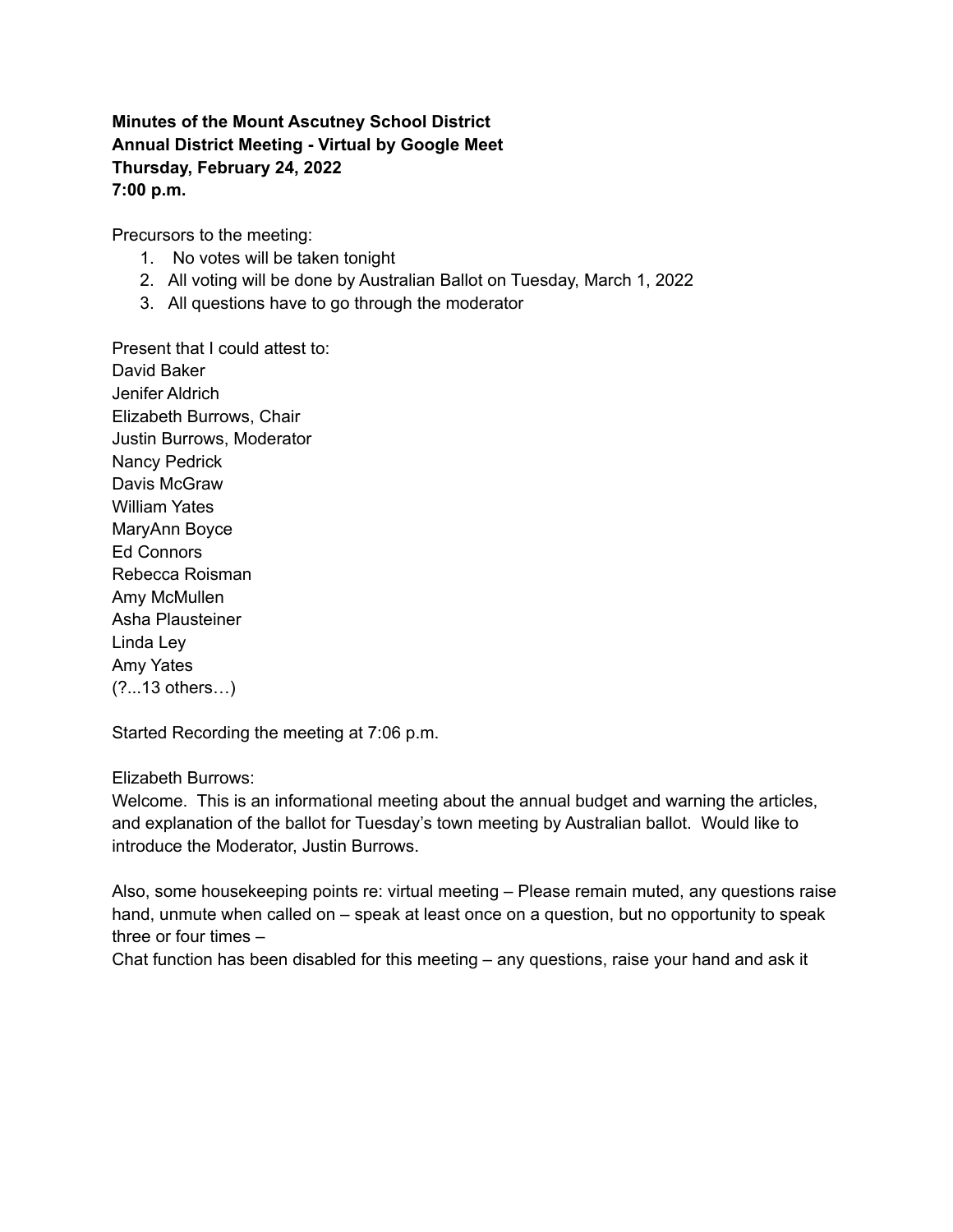Moderator Justin Burrows: Called the meeting to order at 7:08 p.m. Moderator read the beginning of the warning:

# **The legal voters of the Mount Ascutney School District are hereby notified and warned to meet virtually on Thursday, February 24, 2022 at 7:00 p.m. to transact the following business that does not involve voting by Australian Ballot.**

**Such meeting shall be adjourned to Tuesday, March 1, 2022, in the forenoon at the Windsor Municipal Building on Union Street and the Story Memorial Hall, West Windsor, Vermont, to transact any business involving voting by Australian Ballot.**

# **Moderator reads Article 1: To appoint a Moderator, Clerk, and Treasurer for the ensuing year.**

Moderator: Does anybody have a question about Article 1?

Amy McMullen (on the Board):

Not a question, but a comment – if we were holding this meeting in person, we would be appointing these people from the floor for the moderator, clerk and treasurer. However, because this is a full virtual meeting, it will be done by Australian Ballot because no one had put their name in to be on the ballot. These are write in.

## Elizabeth Burrows:

One more ground rule for being in a remote meeting – say your name and introduce yourself for the notetaker, Amy Yates, our clerk tonight, so she can record who's asking the questions.

MaryAnn Boyce from West Windsor: Wondering who is running? Who to vote for or who to write in? How is that being resolved?

Moderator: Anyone to address this?

# Amy McMullen:

When you see the ballot for moderator, clerk and treasurer, they will be individual items, they are write in on the ballot, so if there's someone you are aware of that is interested in filling any of those positions you would write their name in.

For the school district directors, there are two people running – Bill Yates from West Windsor – his name does not appear on the ballot, but he is running a write-in campaign, and for Windsor you will see the name of Davis McGraw, and his name is on the ballot. But this is also an item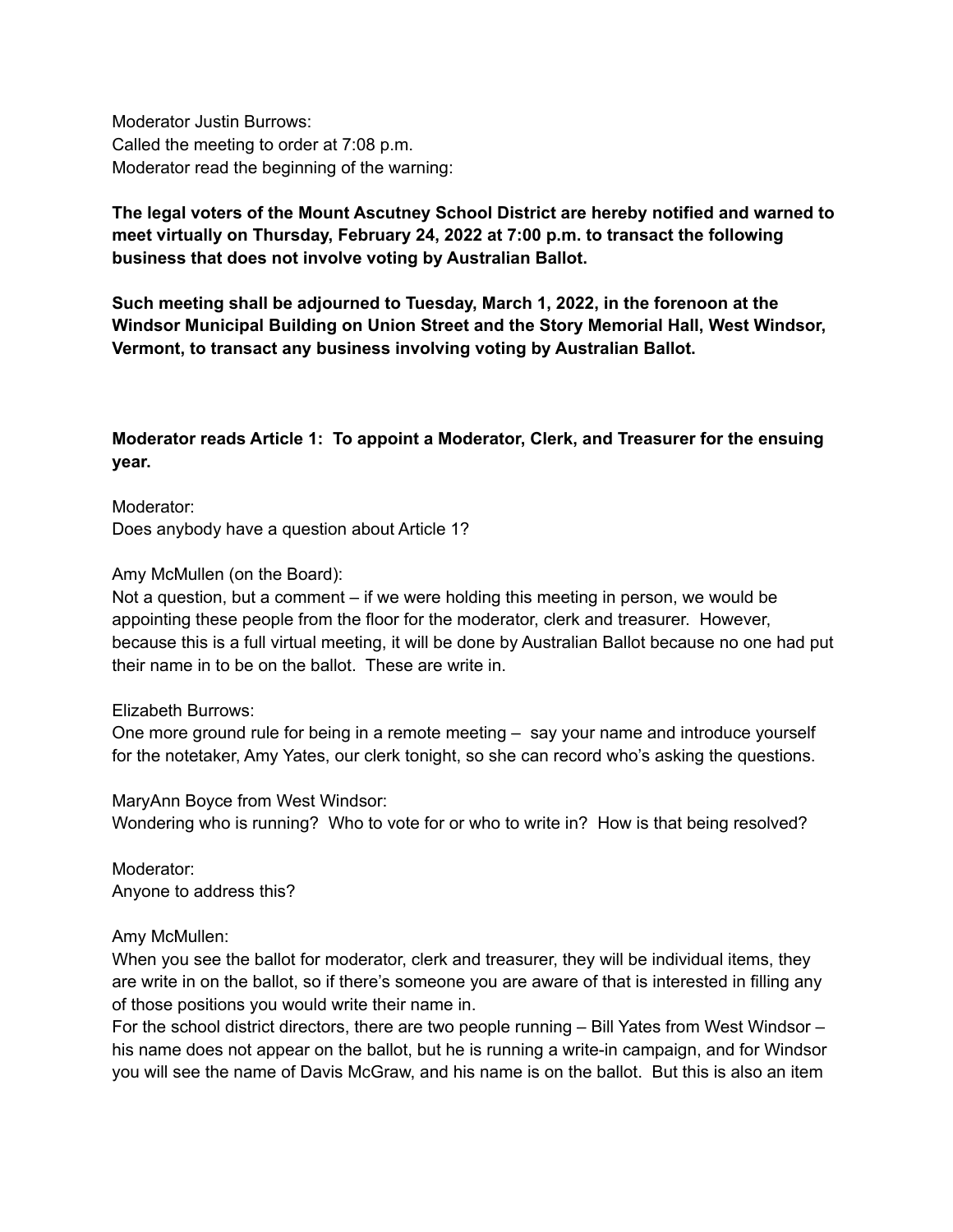on the warning, that Justin will read off, and that will be an opportunity for people to introduce themselves if they like and to say why they want to run for the Board. Thank you.

## David Baker:

Question for Amy McMullen – Is there a certain number of votes required for a write in candidate to be elected? Or if a person gets one write in vote and no one else gets written in, are they automatically elected? Do we know the answer to that question?

## Amy McMullen:

If we were one town, it would be 30 names. Because we are two towns, it is 60 names. If one person does not receive 60 write ins, then the board will appoint, following reorganization.

# David Baker:

Thank you, Amy, and I'm glad you clarified because there is a mechanism it is my understanding, if we don't get enough write in votes, then the board does have the authority to appoint a moderator, clerk and treasurer.

**Moderator reads Article 2: To act on the reports of the School District Officers for the past year. (By Australian Ballot)**

Moderator: Any questions? Hearing none. Move on.

**Moderator reads Article 3: To see if the Mount Ascutney School District will vote to pay taxes to the Town Treasurer, such taxes to be collected on the same schedule voted at the Town Meeting. (By Australian Ballot)**

Moderator:

Any questions? Hearing none. Move on.

# **Moderator reads Article 4: To elect the School Directors for the ensuing term. (By Australian Ballot)**

- Windsor residents at the Windsor Municipal Building on March 1, 2022 from 9:00 a.m. and close at 7:00 p.m.
- West Windsor residents at Story Memorial Hall on March 1, 2022 from 9:00 a.m. and close at 7:00 p.m.

Moderator:

Are there any questions on Article 4?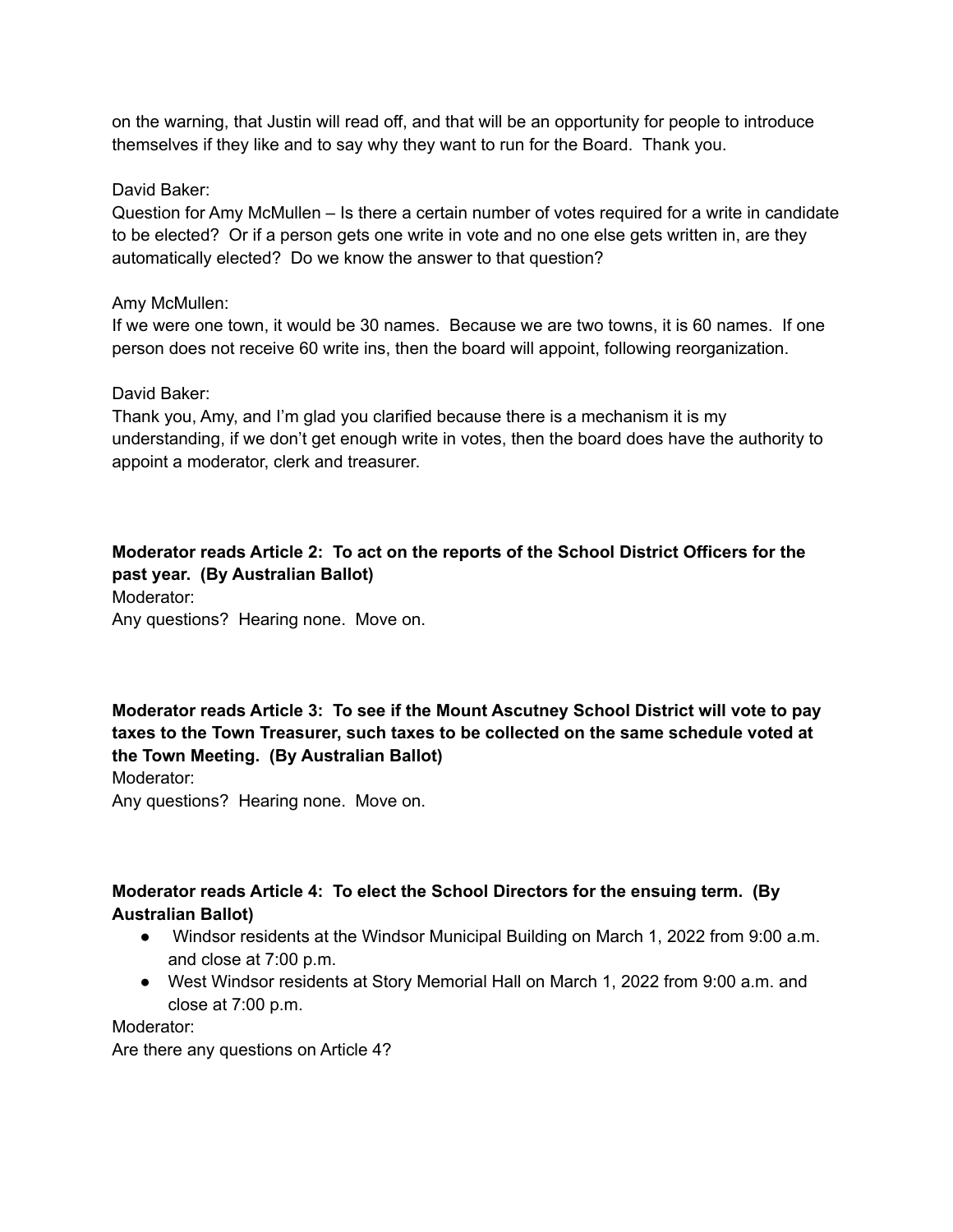## David Baker:

Sometimes at this point if there is anybody attending this informational meeting who is running for the school board, the moderator will sometimes ask them to introduce themselves and to give one or two sentences and let people know they are running. That is up to you if you want to do that but I've seen that done many times.

# Moderator:

I believe we have two - that are here – I believe it is Messrs Yates and McGraw. Bill? Davis? Do either of you want to make a few comments and introduce yourself?

## Bill Yates:

Sure. I don't mind. My name is Bill Yates and I am running for school board and am running a write-in campaign. I have (almost) two masters degrees in education, I have one. Grew up in Windsor, now live in West Windsor. I feel the Ascutney school district has the potential to be an outstanding school district. I believe it is a good school district and this point and I would like to work towards making it the most celebrated school district in the State of Vermont.

# Moderator:

Thank you Mr. Yates. Mr. McGraw? Would you care to make any comments?

# Davis McGraw:

Hard statement to follow up, Bill, but I am Davis McGraw and I live in Windsor Vermont and grew up in Windsor. And I don't have a masters degree in education but I should have an MBA by about this time next year. I am running for school board because I went to Windsor through 8th grade, and I remember some of my best experiences as a student and as a youth in this community were the result of the adults in this community making the time and effort to facilitate those experiences and I understand from my own background and working as a behaviorist in special education and currently in simulation-based education up at the hospital. And it takes time and it takes effort. It takes a team effort to make those opportunities happen. It can be daunting to be on a team with so many talented and brilliant folks but I relish the opportunity and hope you'll give me your vote on Tuesday. And Thanks.

## Moderator:

Are there any other comments?

## Nancy Pedrick:

Davis has been on our board - he was appointed and has been working with us and we all very much support him.

# **Moderator reads Article 5: To establish salaries for School Directors: School Board Chair - \$1250 per year and School Board Members - \$1000 per year. (By Australian Ballot)**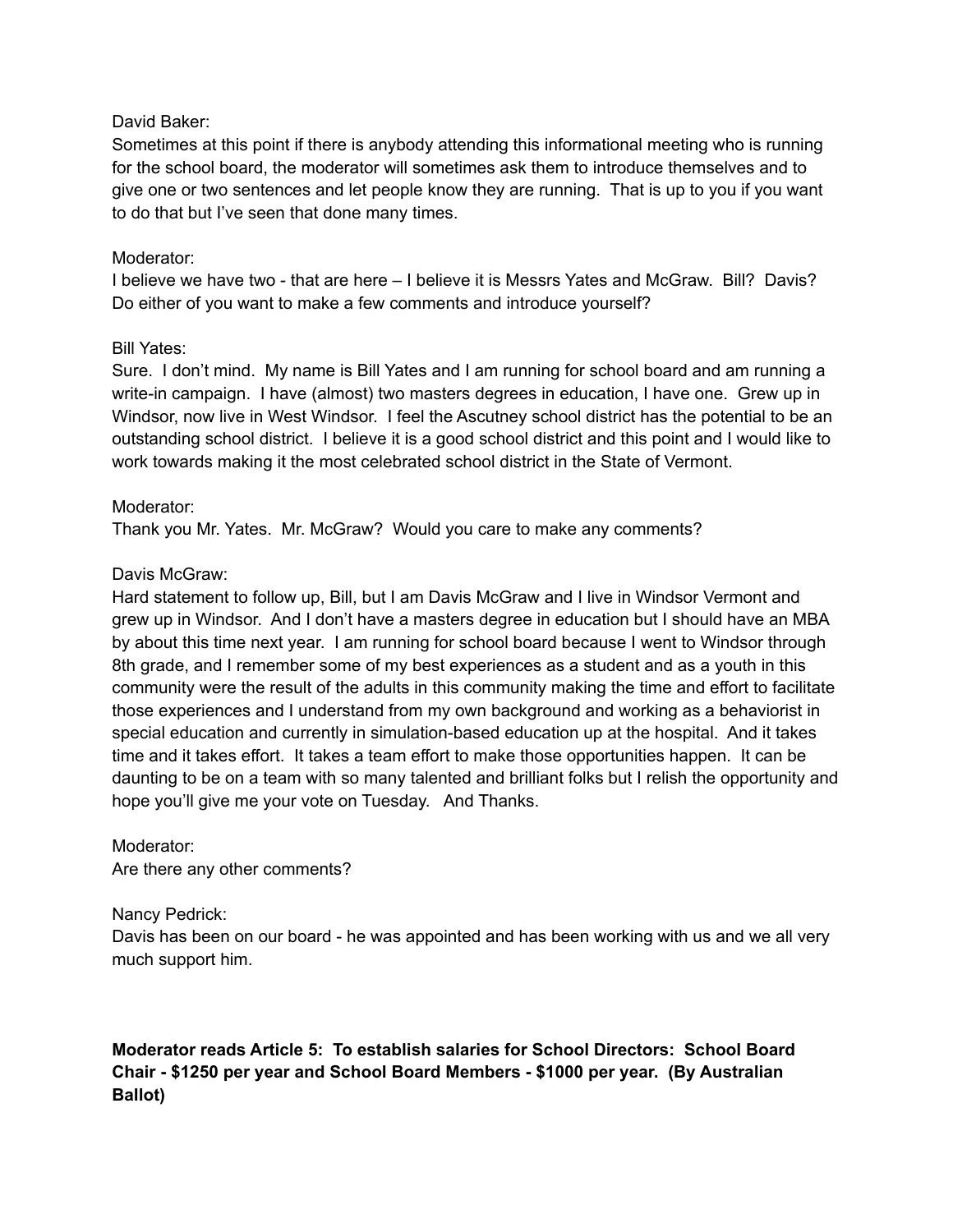Moderator: Are there any comments or questions? Hearing none. Move on to Article 6.

**Moderator reads Article 6: To see if the Mount Ascutney School District will vote to authorize the Board of School Directors to borrow money in anticipation of taxes to meet the requirements of the Mount Ascutney School District for the ensuing year and to authorize the execution and delivery of notes or orders to the Mount Ascutney School District. (By Australian Ballot)**

Moderator:

Are there any questions or comments? Hearing none. Move on to Article 7.

**Moderator reads Article 7: Shall the voters of the Mount Ascutney School District authorize the school board to apply \$624,526.00 of the FY21 surplus to the Capital Reserve Fund. (By Australian Ballot)**

Moderator:

Are there any questions or comments? Ok. So now, I'm going to move on to Article 8.

**Moderator reads Article 8: Shall the voters of the Mount Ascutney School District approve the school board to expend \$13,193,639.00 which is the amount the school board has determined to be necessary for the ensuing fiscal year? It is estimated that this proposed budget, if approved, will result in education spending of \$17,259.25 per equalized pupil. This projected spending per equalized pupil is 7.62% higher than the spending for the current year. (By Australian Ballot)** Moderator:

Are there any comments? I see Davis McGraw.

Davis McGraw:

Clarifying the power point presentation – it needs to move forward. Jenifer Aldrich working on it.

David Baker:

At this point the school district board of directors and Administrators of the MASD have a Power Point presentation to give some more information and background on the \$13,193,639.00.

Moderator: Mrs. Ley, I see your hand. Nothing said. Move on.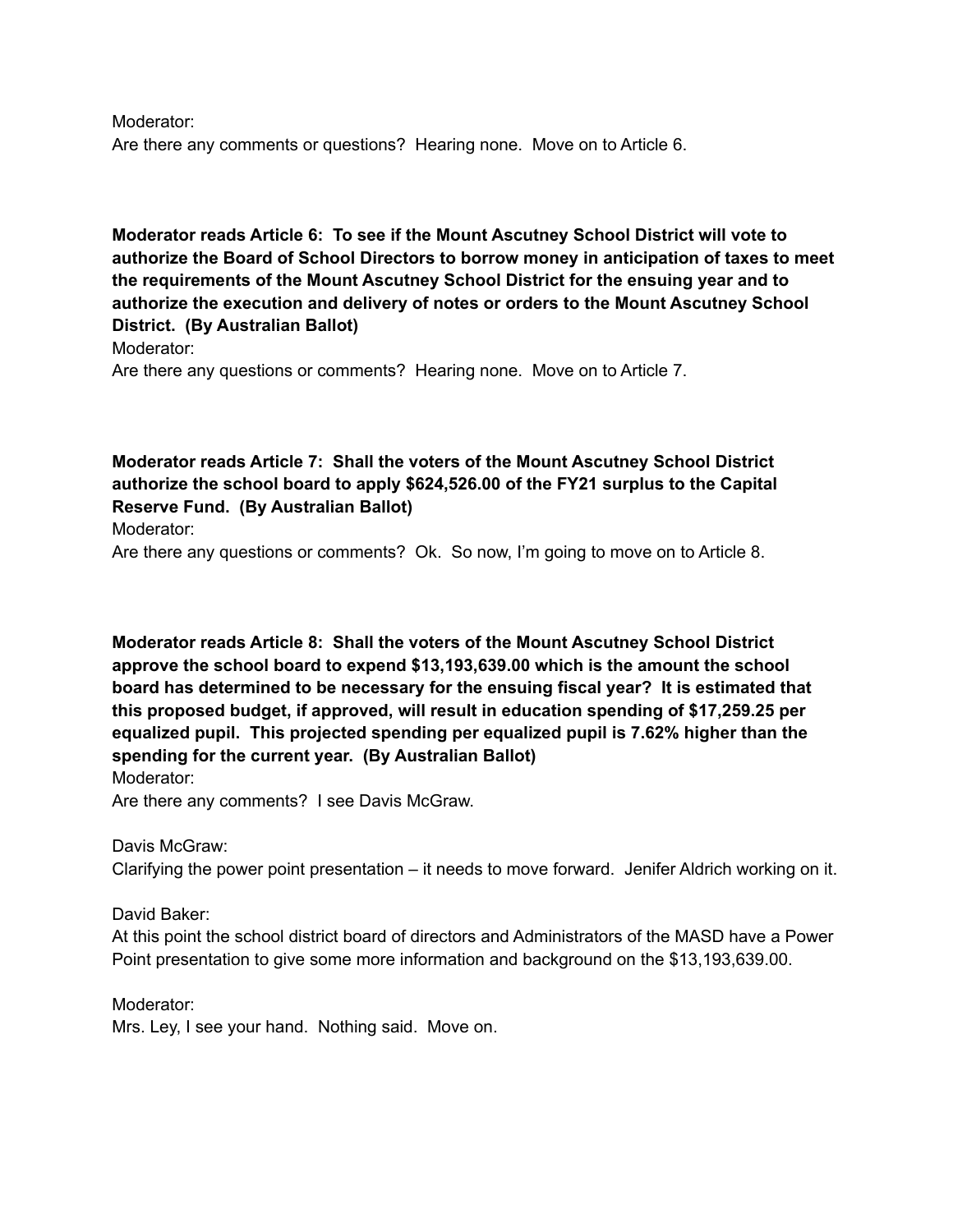Moderator:

I believe Jennifer, Kate, Colleen, Elizabeth are going to– present some information to clarify this. Who is going to start?

Colleen DeSchamp: one of the principals at Windsor School and one of the administrators of the MASD.

Slide: Budget Goals Presentation - Colleen DeSchamp Slide: Budget Goals Slide: Goal 1: Student Success & Engagement

Slide: Goal 2: Culture & Student Wellness Slide: Goal 3: Information & Communication

Colleen DeSchamp passes on to Jenifer Aldrich:

Jenifer Aldrich: principal at Albert Bridge School

Research for Recovery Presentation – Jenifer Aldrich

Slide: with 10 areas to cover

Slide: Priorities for Recovery - At the School Level 7 bullets and Jenifer stating how and why she supports this initiative

Slide: Where We've Been - pre-2020 March

Slide: What We've Learned - Focus:

Slide: Where We Need to Go - Bridges to close gaps:

Slide: Budget Goals

Slide: Building Capacity

Slide: Hopes for Sharing

Jenifer passing on to Elizabeth Burrows, then to Kate

Colleen DeSchamp: Building Capacity Slide – revisit so people can see it (it was blank before in the presentation)

Elizabeth Burrows:

Slide: Stop for a Minute

Take a moment to consider the amount of hard work that has already been done on supporting our students in their ability to bring their whole selves to the class. And that's been done through extraordinary efforts on the parts of all of our administrators and all of our teachers. And Jenifer talked about the fact that we already had laid the groundwork but that work started 8 years ago and it hasn't been easy but we were all ready. We haven't come through this pandemic unscathed - we didn't. The fact that we did Portrait of a graduate at the hands of the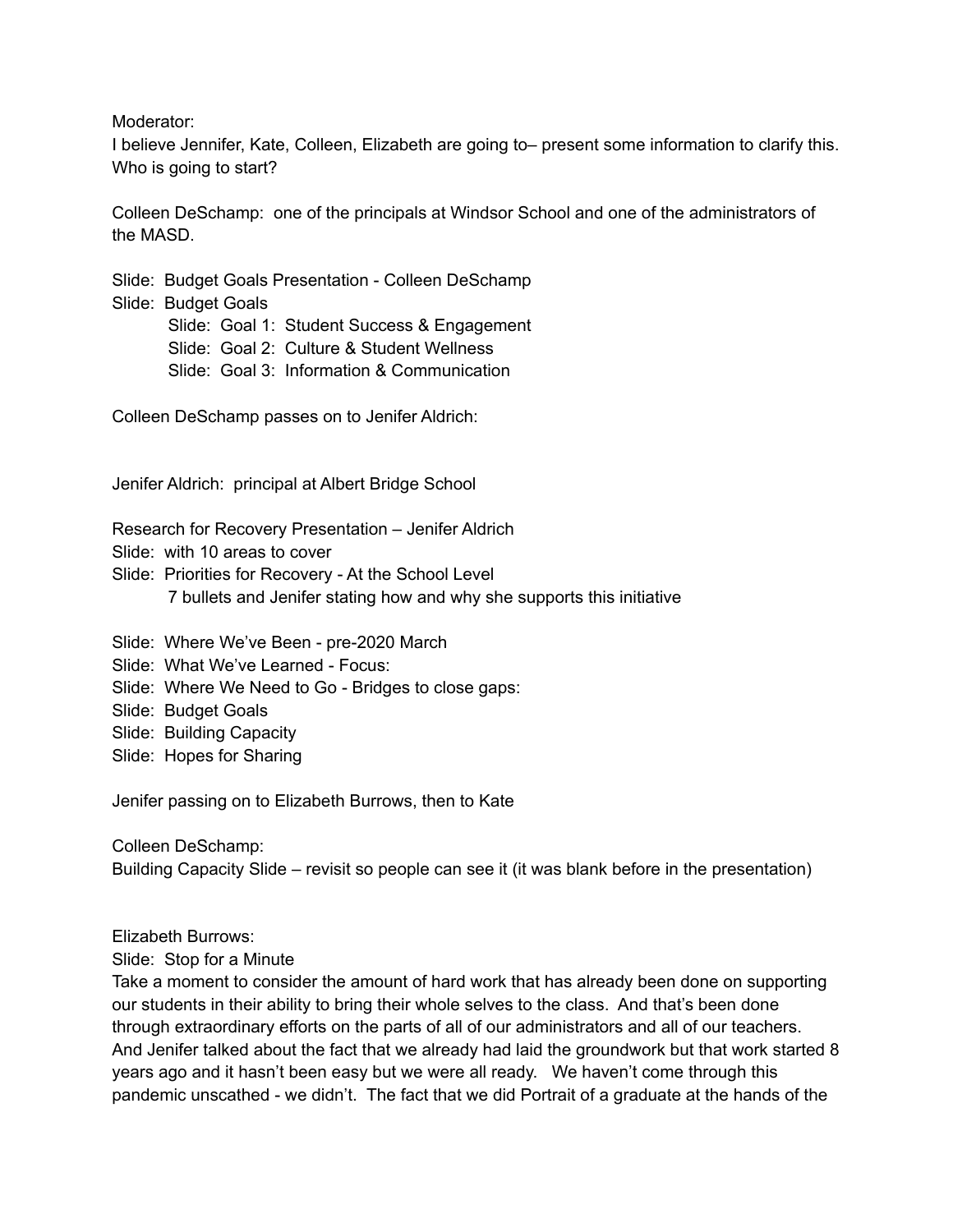school educational community and the community picking what wound up being the perfect set of priorities for a strategic plan that further laid the groundwork for us to be able to get through the pandemic together was remarkable not luck it's through talent and exceptional work and in certain areas genius and on top of that, just take a moment and think about how hard teachers staff, principals, and administrators and have worked under extreme duress in the last year and they haven't just been treading water – they have been pulling us forward. Plug for all of us to put our faith in these people who have shown that they're worthy of it. Thank you all. Let's move to the numbers…

Kate Ryan: Principal in MASD and located in Windsor

Lives in Windsor, kids go to Windsor.

Taking us through the numbers:

Slide: FY20 FY21 FY22 FY23 **WAGES** Wages and Benefits are up this year

Slide: Contracted Services

Slide: Maintenance and Repair

Slide: Transportation

Slide: Communication/?/Postage

Slide: Tuition (tuition rates drop)

Slide: Travel

Slide: Assessments

Slide: Books and Supplies

Slide: Energy

Slide: Equipment – …Question for Ed Connors: Why is the equipment cost up? Ed will have to get back to you on that. David Baker thinks that the cafeteria renovations, which did include some furniture and equipment into the actual operating budget so I really think that's what's driving it, but if Ed finds anything out, we can go back to it.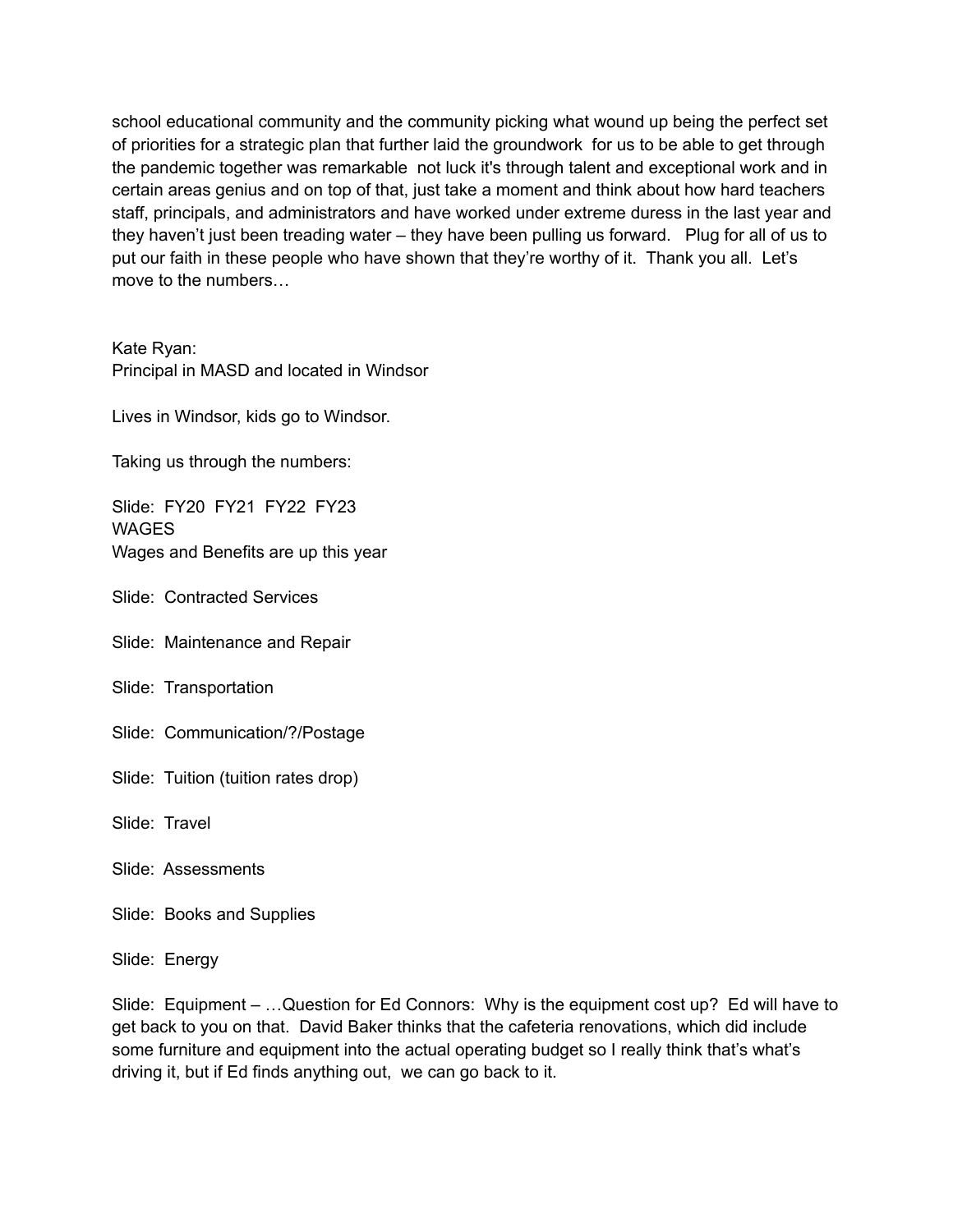#### Slide: Dues and Fees

Slide: Debt Services

Slide: Total Assessments by District - Estimate

#### Slide: Totals

Budget is up, adding staff to help create our vision

#### David Baker:

One of the things we need to realize is that when I arrived ten years ago we had just over 500 kids (around 525) and I know years ago there were much more than that, sometimes in the 700's……over the last 10 years Windsor has been growing in population. So right now we have 575-580 students, we are anticipating numbers as high as 600 next year. Building capacity can serve that many kids, and also to meet all those individual needs that Jenifer and Kate and Colleen mentioned, and it's also the wonderful efforts of the merger of both communities because now over the last three years we've had all of the West Windsor, all those graduates come to Windsor, so that's increasing those numbers but we're also finding people moving into our town. Windsor is appearing to be an attractive place to live and to find affordable housing and to have great recreation programs and great school programs, so I think we'll continue to see our numbers go up, which is not the pattern in every single town in Vermont.

#### Kate Ryan:

One other thing that has been consistent this year is our numbers have been steady – our lowest point was 568, and they're up to 576 as of today. That's been a change since I came here 15 years ago when we had a more transient population, which is common living on the border of New Hampshire. Very consistent numbers of 568 and above all year, so I am anticipating that we will hit 600 next year, which is exciting.

Slide: Projected Tax Rates, West Windsor makes for a 3 cent difference, Windsor a 2 cent difference.

## Elizabeth Burrows:

Slide: Budget Surplus of \$1.249 million dollars in part because of the tuition savings which they said they would reinvest, and also because they had a budget surplus last year and because they didn't spend a lot last year because of the pandemic.

Divided between the two towns – split the budget surplus in half – \$624,526 back to taxpayers –  $\frac{1}{2}$  to Windsor and W. Windsor back to taxpayers – will mitigate the tax increase 0.0291% (West Windsor), and 0.0161% (Windsor). The other ½ goes to Capital Reserves \$624,526.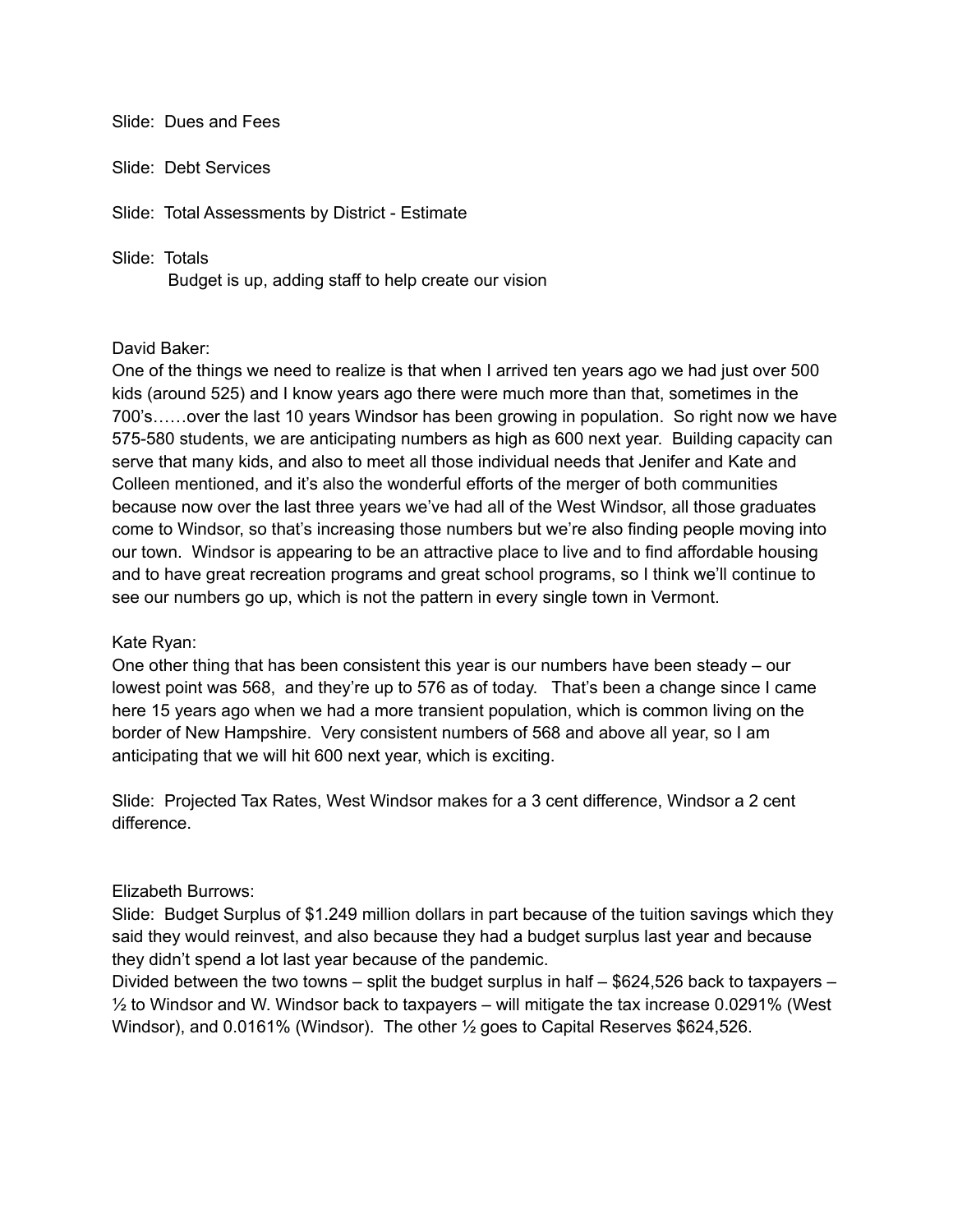Moderator: Recognizes Amy McMullen raised hand:

Amy McMullen:

Clarification – when people vote, what they'll be voting for is the amount that's going to Capital Reserves. When people vote to approve our budget, that is when they will be accepting the \$624,526 that is going to relieve taxes.

## Elizabeth Burrows:

Yes, that's right – \$1.249 million divided by 2 Proposed to send ½ of that to capital reserves (\$624,526) and the other ½ to Windsor and W. Windsor (\$624,526) split between Windsor and W. Windsor to relieve the tax

David Baker:

Mathematics per thousand is: Clarifying what the increase in \$ would be per \$1,000/house value

0.0291 rounded to .03 = \$30 per hundred thousand (West Windsor) - about \$90 increase for a \$300,000 valued home

0.0161 rounded to .02 = an increase of about \$58 for a \$300,000 valued home (Windsor)

The surplus rolls back into tax relief – that's what we're voting for – that's what you would be doing if you vote yes on Article 8.

## Elizabeth Burrows:

Clarifying tax rate – local CLA (common level of appraisal) has to do with the estimated value of a home compared to the fair market value of a home. The state has a formula for it – done over a three year rolling average and our taxes are adjusted according to this and in West Windsor we had a very unfavorable CLA at 88.95% and our taxes are higher to make up the difference of the CLA, and it was more favorable for Windsor (close to 98.67% – a little closer to 100% which is more balanced).

## Jenifer Aldrich:

Talking about the past year – a thank you to all the school board members and our teachers – what an incredible job the teachers have done heroic things through really tough times. A real testament to their belief and the work we are doing and their integrity in the job. Any teachers you see give them a heartfelt thank you. Back to Elizabeth.

Elizabeth Burrows:

Slide: Cultivate a Sense of belong with and within community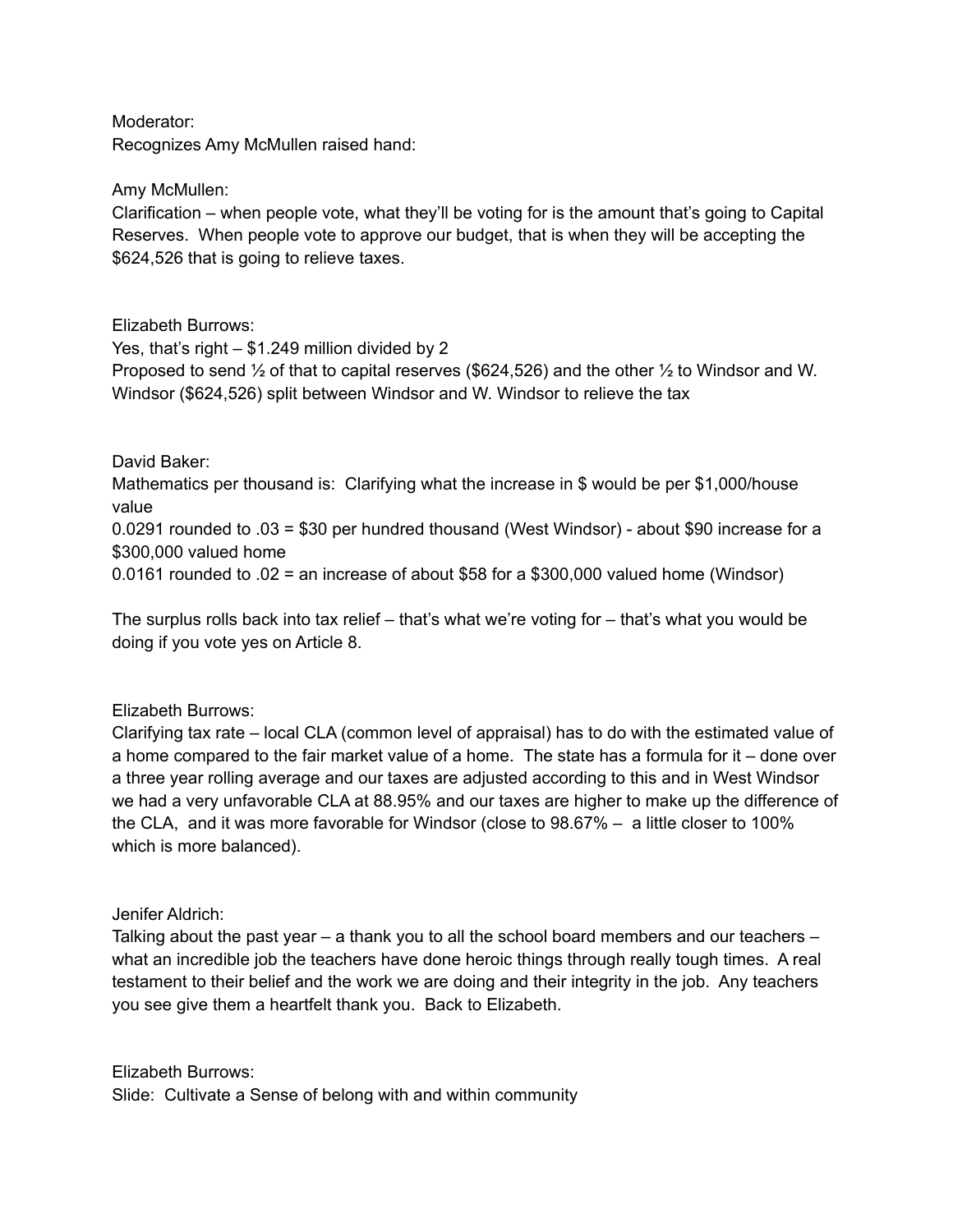Slide: Community: Community:

Slide: Community: Community:

Slide: Community: Community:

Slide: Questions/Comments

Moderator:

Are there any comments or questions on Article 8? Having none, go to Article 9.

# **Moderator reads Article 9: To transact any other business which may properly come before the meeting.**

Moderator: Are there any other comments or questions? Hearing none. Move on.

Moderator: Stating not to close the meeting, but adjourn, until Tuesday, March 1st, 2022.

David Baker: Confirming - adjourning until Tuesday, March 1, at the polling places,.

Elizabeth Burrows: Please remind us of the hours of the polling places – the hours they'll be open.

Amy McMullen: Official voting places and times: both polling places – Windsor – at the Rec Center and Town Hall - 9:00 a.m. to 7:00 p.m West Windsor – at the Story Memorial Hall Town Hall - 9:00 a.m. to 7:00 p.m.